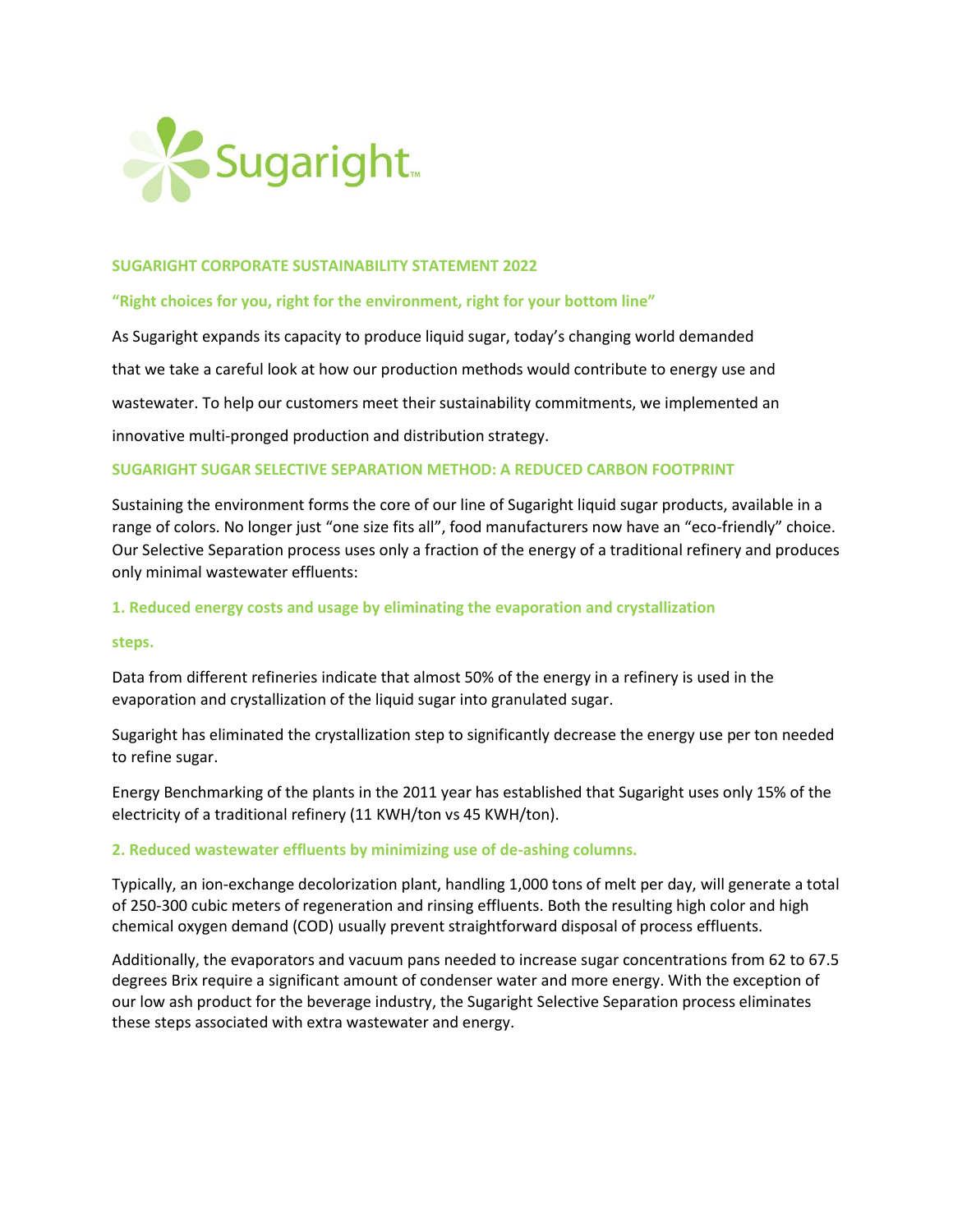#### **REDUCED FUEL USE AND EMISSIONS**

### **Strategically Located Micro-refineries**

To fulfill our commitment to be more environmentally and energy conscious, Sugaright micro-refineries are located in strategic regions, close to food manufacturing centers.

In 2014, Sugaright opened their newest plant in Covington, TN to supply the country's largest ice cream manufacturing facility.

In 2019, we opened a new facility in Harrisonburg to be closer to one of our major customers to minimize truck miles.

And in 2022, we moved our Ft. Worth refinery to Dallas to further minimize truck miles to a major customer.

With the supply chain and trucking issues prevalent in 2021 and 2022, this strategy has proved to be the RIGHT one for the industry.

### **Efficient Modes of Transportation**

As the US largest importer of raw sugar into the US, we are logistics experts at moving sugar by ship, rail and truck. Our expertise gives us the opportunity to use the most efficient combination of vehicles to transport bulk raw sugar and refined liquid sugar into the US and delivered to our customers. Transport by ship has the lowest energy usage per ton/km. When practical, rail is used to replace transportation by truck and trailer.

### **ONGOING REDUCTIONS IN CONSUMPTION OF ENERGY, FUEL AND WATER**

Sugaright's continued success depends upon finding new innovative ways to sustain our environment, the people in our company and communities, and our business.

Make reductions wherever practical in our consumption of energy, fuel, water and materials by:

- Building new plants that are more energy-efficient
- Reducing energy consumption in existing plants
- Minimizing water use while still maintaining the highest standards of sanitation and food safety
- in the industry
- Reducing fuel use and emissions through fleet modifications, training, and optimization of loads, routing, and delivery schedules

#### **EMPLOY AND EXPLORE OPTIONS FOR THE REDUCTION, REUSE and RECYCLING OF MATERIALS:**

Every Sugaright plant has the goal of eliminating as much waste as possible. Depending on the geographic location, waste from the filter press can be recycled for non-food or animal use.

#### **PROMOTE SUSTAINABILITY WITH CUSTOMERS, LOCAL UTILITIES AND SUPPLIERS**

In partnership, Sugaright is committed to helping its customers meet their sustainability metrics. Sugaright works closely with local utilities to find ways to minimize energy demand and usage.